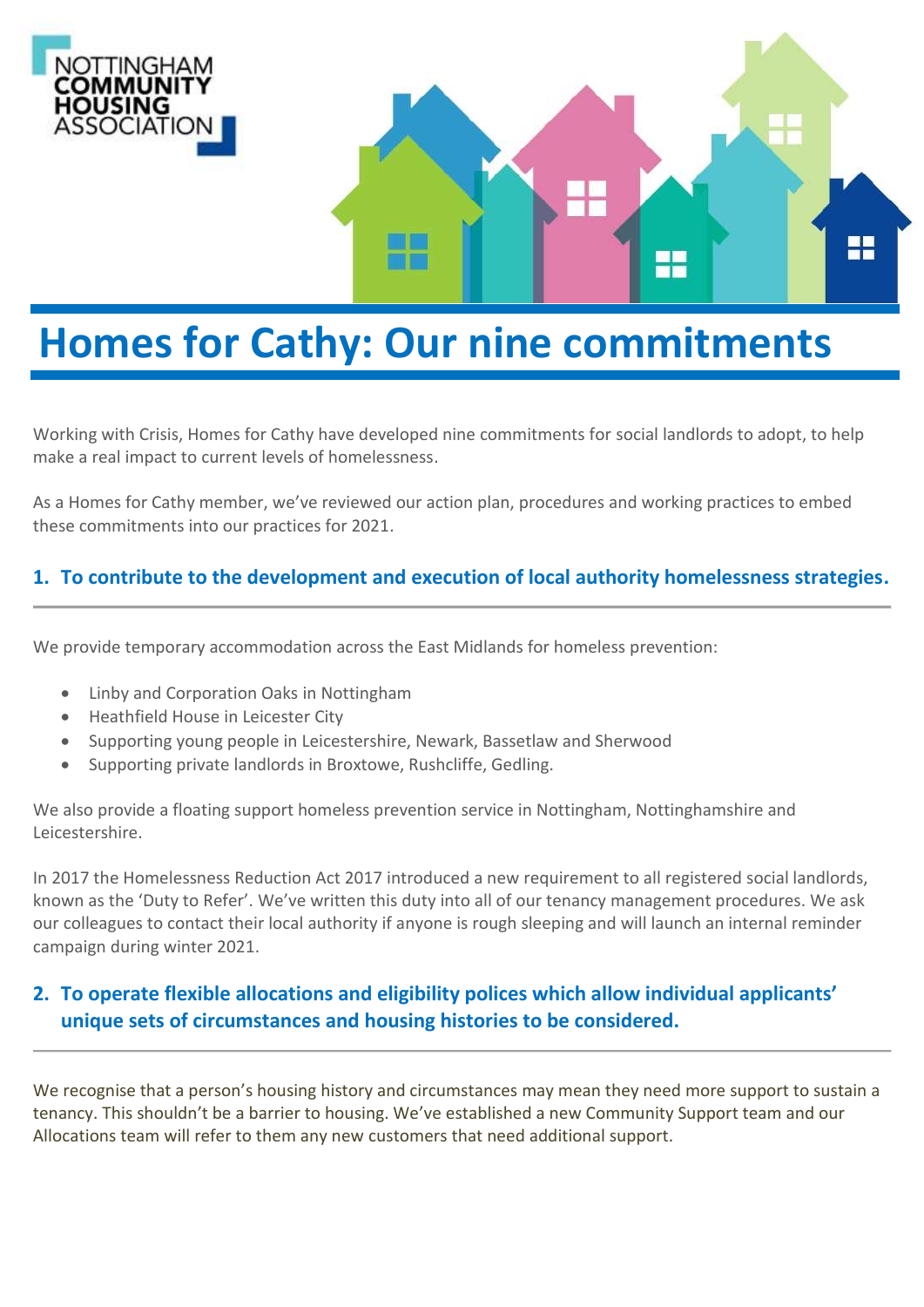Our thorough referral processes for our Welfare Reform team and Community Support teams help ensure that all customers can benefit from these services. This applies to all tenures, so our support can be more tailored to their needs.

# **3. To offer constructive solutions to applicants who aren't deemed eligible for an offer of a home.**

We've introduced a new offer to allow joint tenancies for adult home shares, where there is a demonstrable local need. This is helping many customers who would otherwise be subject to the bedroom tax.

The joint tenancy option will be advertised through local authority's choice-based lettings, where a property is deemed suitable.

## **4. To not make homeless any tenant seeking to prevent their homelessness (as defined in the Crisis plan).**

Where a customer is facing potential eviction, our Debt and Benefit Advisor will engage with the household to offer advice and support, whilst seeking to secure a repayment plan.

We've written key stages into our housing management policy where customers will be referred to the Community Support team. They'll co-produce a tenancy sustainment plan and work with the customer to prevent homelessness.

Working alongside the Community Support team and our Welfare Reform team we'll do all we can to prevent court action.

#### **5. To commit to meeting the needs of vulnerable tenant groups.**

Referrals to our Community Support team will be actioned within 48 hours to identify those that need face-toface support. That support will then be deployed within days.

The Community Support team will work with vulnerable customer groups on a range of needs including; building community connections; securing support from statutory and non-statutory agencies; debt and benefit advice; employability support; accessing furniture, carpets and white goods.

We deliver more than one million hours of support to over 4,000 people in our supported accommodation and in the community, helping them to live as independently as possible. We provide support to people experiencing homelessness; those fleeing domestic violence; with learning disabilities; mental health issues; older and young people; helping them to maintain their tenancies and access permanent settled accommodation.

# **6. To work in partnership to provide a range of affordable housing options which meet the needs of all homeless people in their local communities.**

We have a significant development plan to build new houses in partnership with local authorities. Our goal is to build a home a day in the East Midlands. In 2019/2020 we began development on 363 new homes.